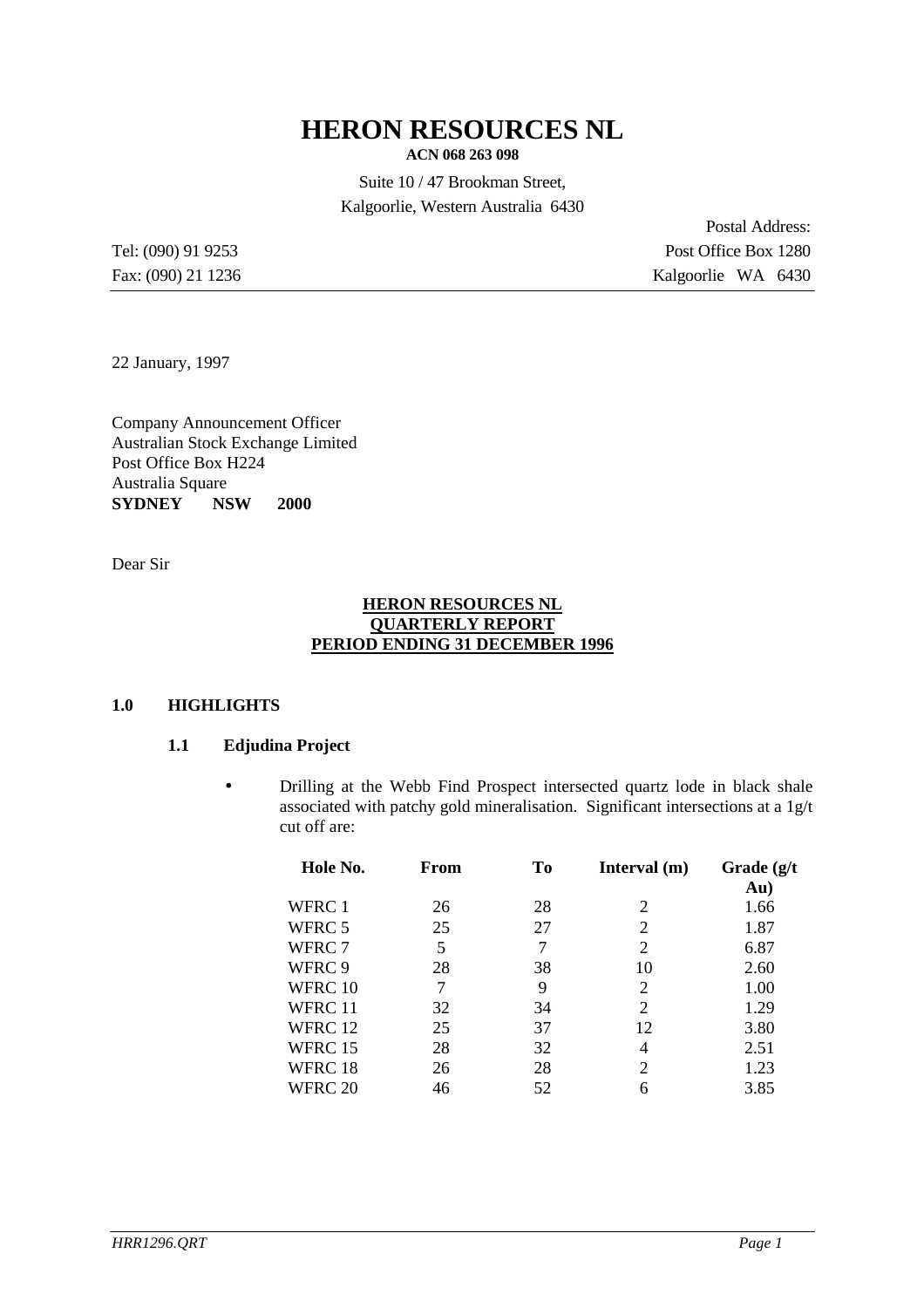• Drilling at the Yilgangi Castle Prospect intersected quartz lodes in monzogranite porphyry and andesite. Significant intersections at a 1g/t cut off are:

| Hole No. | From | To | Interval $(m)$ | Grade $(g/t)$ |
|----------|------|----|----------------|---------------|
|          |      |    |                | Au)           |
| YCRC 4   | 4    |    | 4              | 1.75          |
| YCRC 8   |      | 16 |                | 1.67          |

These results confirm that the Keith Kilkenny Lineament in the Edjudina Project area is a potentially mineralised structure.

#### **1.2 Mulgabbie Project**

• The Mulgabbie GIS - open file study has identified previous soil gold anomalies and major structural targets which require RC drill follow up. The best target is the Brampton Prospect, where previous shallow RAB drilling of a 250ppb Au soil anomaly intersected  $0.1g/t$  Au saprolite anomalies. The previous drilling is interpreted to have stopped within the zone of surface depletion.

#### **2.0 EXPLORATION REVIEW**

#### **2.1 Scotia Kanowna Joint Venture**

Heron 100%. MPI-Outokumpu right to earn 75%. Nickel (- gold)

Operator MPI completed the Joint Venture technical report for E27/123. Aircore drilling carried out in September 1996 by MPI intersected an ultramafic unit at the southern boundary of E27/123. Maximum nickel intersection was 11m at 0.26% Ni, occurring at 32-43m (EOH). The unit hosts the Silver Swan nickel mine 2km to the southeast, but was only intersected on the southernmost drill traverse.

Testing of the main E27/123 helimag anomaly failed to identify ultramafic lithotypes. Magnetic susceptibility logging by MPI of aircore chips confirms high susceptibilities on surficial maghemite intersected in drilling. All bedrock material is entirely non-magnetic.

Results are not yet available from gold targets generated by the MPI drilling.

MPI aircore drilled a magnetic anomaly at the Scotia East Prospect. Nothing significant was intersected.

E27/145, the Gindalbie Prospect, has been recommended for grant.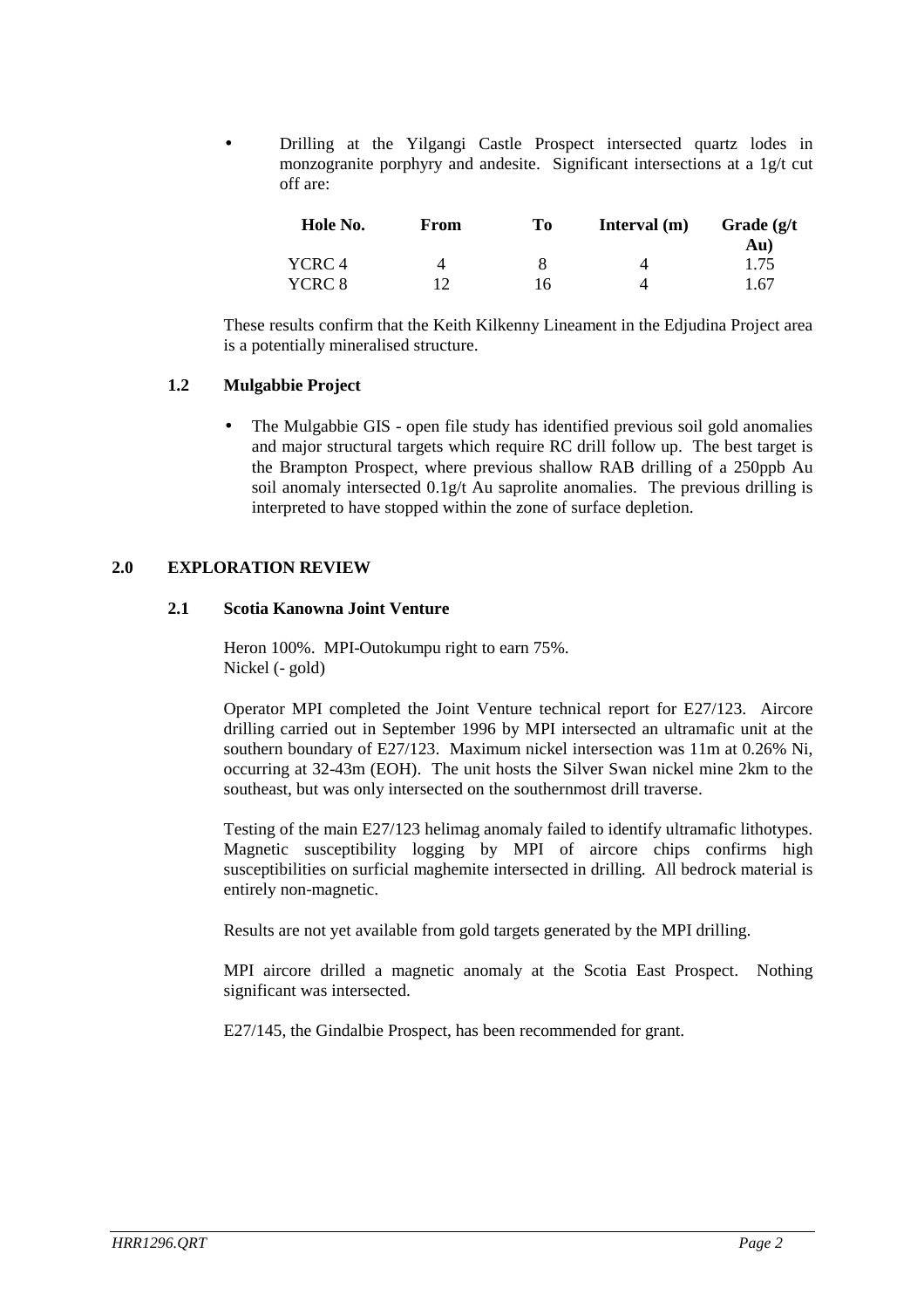#### **2.2 Silver Swan North Project**

Heron 100%. Nickel-gold.

Aircore reconnaissance drilling of the Silver Swan North magnetic and ground EM targets was completed (SNAC 1 - 42, 3101m, average depth 73.83m).

Peak base metal values are 622ppm Ni, 1146ppm Co, 1188ppb Zn and 542ppm Cu. The nickel assays indicate the presence of high Mg basalt, but not komatiite. Cobalt is particularly elevated, but this may reflect carbonaceous shale enrichment.

Peak gold is 0.2g/t, with 0.29% As. This definitely requires RC follow up.

Arsenic exceeds 500ppm over significant widths (for example: SNAC 11/28-73m).

Interpretation of data and drill section plotting is current, in order to define follow up targets. Deep RC testing (to 150m) of various aircore Ni-Co-Zn and Au-As anomalies is planned.

## **2.3 Kanowna East Project**

Heron 100%. Gold-nickel

A data review has been completed, and bedrock gold targets for RC drilling identified in the southern lease area (Peppertree Dam). The target area has intense quartz vein float and old workings.

#### **2.4 Gindalbie East Project**

Heron 100%. Nickel-gold.

#### *Garibaldi Prospect P27/1400-1402, 1424*

Blanket 200 x 50m GPS soil sampling of the Garibaldi Prospect was completed.

Soil gold values are uniformly high at around 10ppb Au. Three distinct anomalies were defined, with peaks of 134ppb Au, 270ppb Au and 377ppb Au.

Follow up 40 x 20m gridding of the Garibaldi gold and base metal target areas is planned, prior to RAB drill testing.

Ground exploration of ultramafic targets at Kalpini North is currently being assessed. The area to the south is currently subject to very active nickel exploration.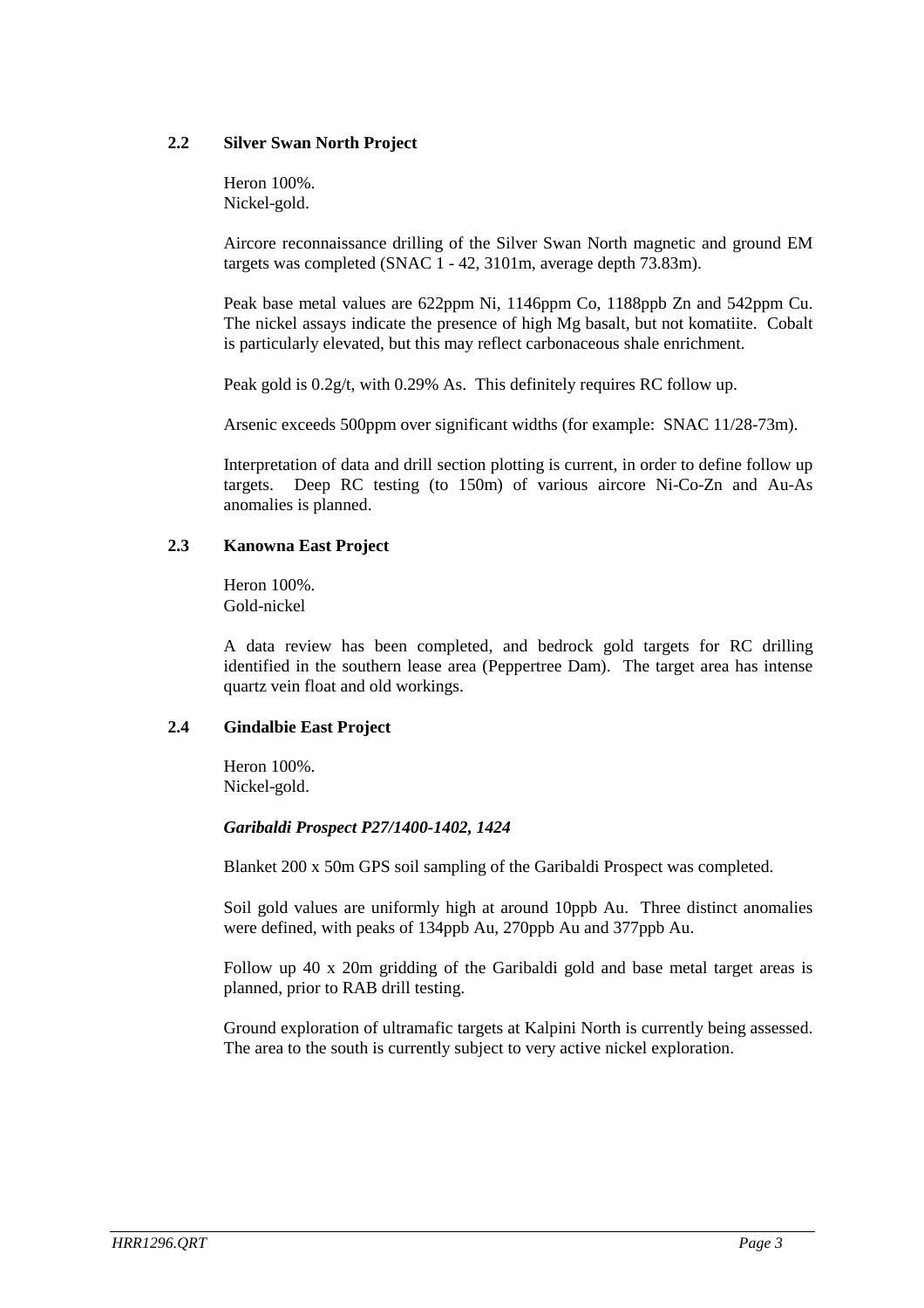### **2.5 Mount Morgans Project**

Heron 100%. Nickel-gold.

The project area is NW along strike from the Mount Morgans gold mining centre, and immediately east of the Murrin Murrin lateritic nickel project.

Aeromagnetic coverage was acquired.

A 400 x 100m pattern vacuum drill soil sampling program has commenced, but has been impeded by wet ground conditions. Results to date have not been anomalous.

#### **2.6 Edjudina Project**

Heron 100%. Gold.

#### *Regional*

The GIS data base is progressing well, with multi-client aeromagnetics, Landsat imaging and mineral occurrences being compiled in the data base.

## *Outcamp Bore Prospect E31/190, 233, 234 and P31/1537*

Regional soil sampling failed to define follow up targets.

Rock chip sampling has generated targets, including 3.37g/t Au, 429ppm Pb and 675ppm Zn from old workings in sheared basalt in the southern prospect area. Old reconnaissance RAB drill spoil failed to produce any anomalies.

#### *Yilgangi East Prospect E31/236*

Reconnaissance 400 x 100m soil geochemistry was completed. A low order soil gold anomaly associated with quartz vein float requires further work.

## *Yarri Prospect M31/115, 141*

Follow up of 100 - 2860ppb Au soil geochemical anomalies immediately north and west of the main Yarri workings was completed.

The check sampling has in most instances downgraded the original anomalies, although significant targets are still present.

It had been planned to test the original 2860ppb Au soil anomaly with an RC drilling traverse. In view of the uncertainty of the anomaly position, it is now planned to test the western anomalous zones with RAB traverses. Targets are: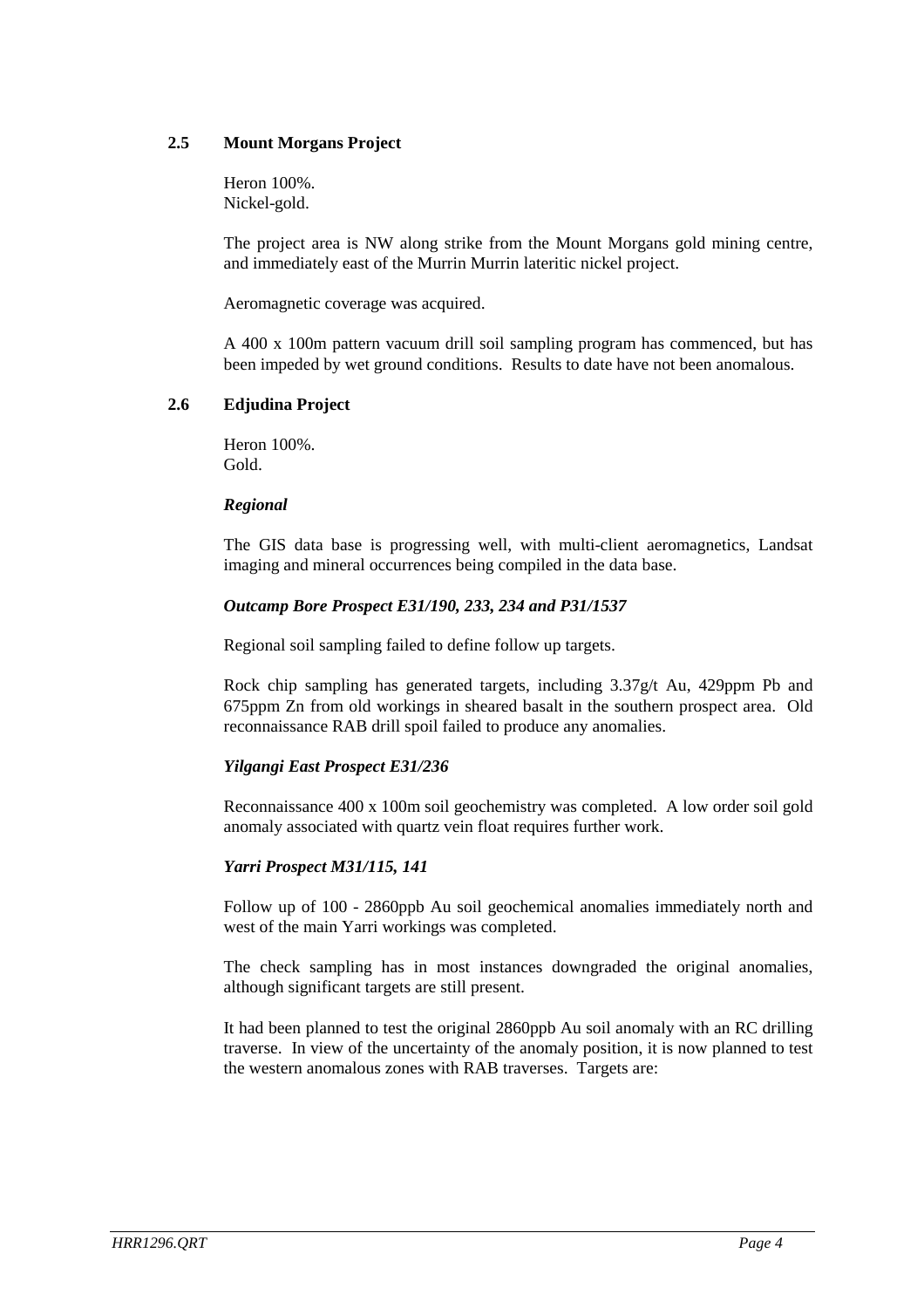| Yarri North | 285ppb Au soil anomaly, minor old working (previously<br>$2860$ ppb Au). |
|-------------|--------------------------------------------------------------------------|
| Yarri West  | 300 - 1365ppb Au soil anomaly (previously 2177ppb Au).                   |

#### *Yilgangi Castle Prospect M31/173*

A program of 720m of RC drilling has been completed, to test a 20ppb Au threshold soil gold anomaly, associated with an area of extensive dry blowing activity. The target is granitoid-hosted gold.

#### Line 9200N

Six holes on a 20m collar spacing to test:

- Soil geochemical peak of 115ppb Au.
- 30m north along strike of 10m vertical RAB hole anomalies of 3 10m at 0.23 0.34g/t Au.
- Immediately north of a gentle granitoid porphyry ridge with intense dry blowing activity.
- Non-outcrop area located between a line of N-S trending shafts (sheeted quartz veins in granitoid).
- Best intersection, YCRC 4, 4-8m, 4m at  $1.75g/t$  Au, within a pervasive envelope of 0.1 - 0.4g/t Au, hosted by porphyry.

#### Line 9000N

Six holes on a 20m collar spacing to test:

- Soil geochemical peak of 71 and 1425ppb Au.
- Line of old workings, area of recent alluvial mining.
- 100m south along strike of 5m at 0.88g/t Au in a 10m RAB hole.
- Best intersection YCRC 8, 12-16m, 4m at 1.67g/t Au, hosted by andesite.

The drill results are being compiled, pending which further exploration will be planned.

#### *Webb Find P31/1487, 1493*

A 20 hole 1320m RC drilling program was completed to follow up previous Capricorn Resources NL RAB anomalies. Significant results are:

| Hole No. | From | To | Interval $(m)$ | Grade $(g/t \text{ Au})$ |
|----------|------|----|----------------|--------------------------|
| WFRC 1   | 26   | 28 | 2              | 1.66                     |
| WFRC 5   | 25   | 27 |                | 1.87                     |
| WFRC 7   | 5    | 7  | 2              | 6.87                     |
| WFRC 9   | 28   | 38 | 10             | 2.60                     |
| WFRC 10  | 7    | 9  | 2              | 1.00                     |
| WFRC 11  | 32   | 34 | 2              | 1.29                     |
| WFRC 12  | 25   | 37 | 12             | 3.80                     |
| WFRC 15  | 28   | 32 | 4              | 2.51                     |
| WFRC 18  | 26   | 28 | 2              | 1.23                     |
| WFRC 20  | 46   | 52 |                | 3.85                     |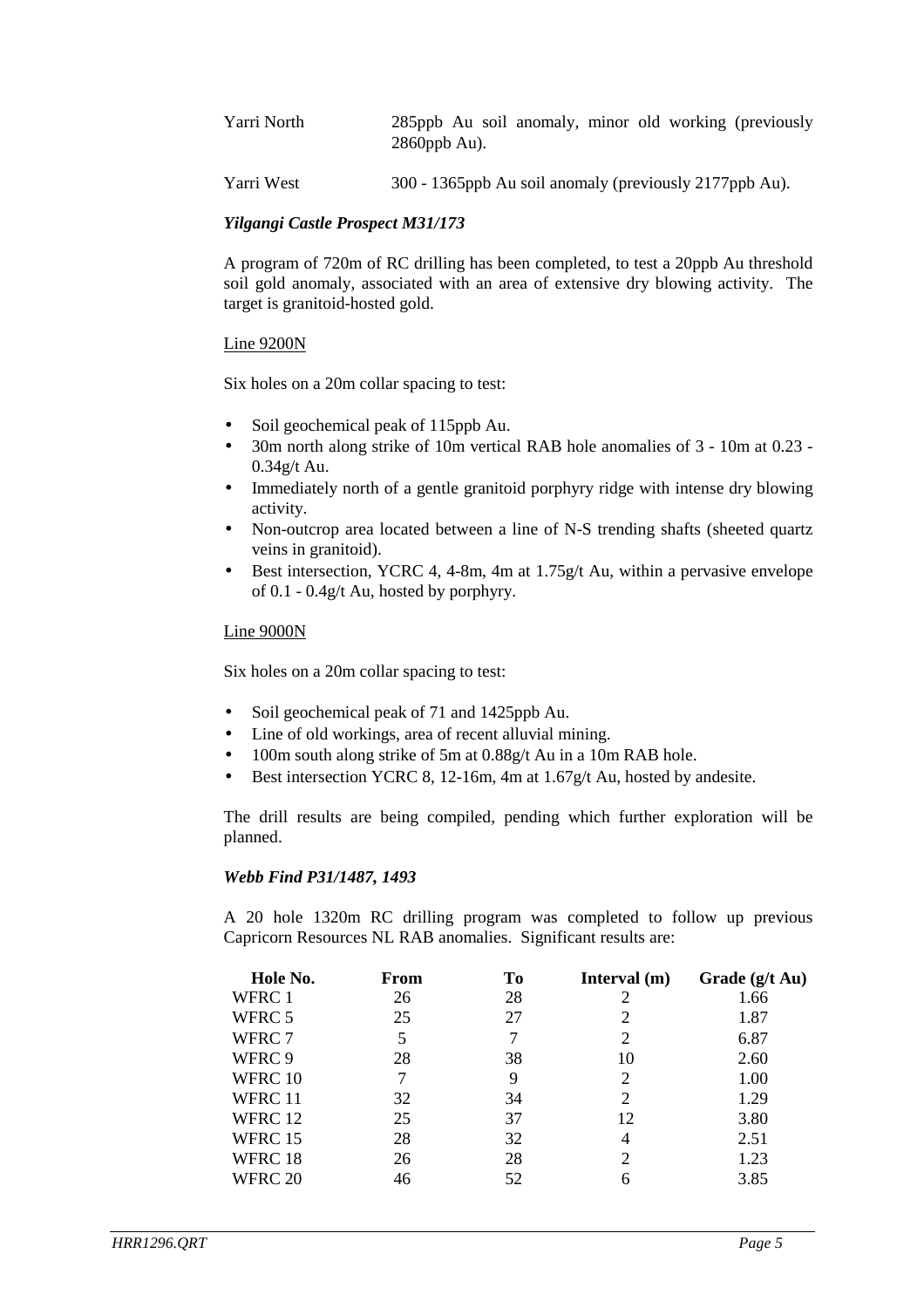Results are being compiled. At this stage, follow up drilling would be testing for deep targets.

## **2.7 Mulgabbie Project**

Heron 100%. Gold.

Consultants Mackay and Schnellmann are compiling a GIS data base containing GSWA 1:100,000 geology, multi-client aeromagnetics, mineral occurrences, Landsat and regolith interpretation.

Open file data for the Edjudina - Mulgabbie region is being compiled. Interpretations for E28/567, 591, 612 and 613 have been completed. Results to date indicate quite significant soil geochemical anomalies have been located by previous explorers. These were tested by wide spaced RAB drilling, without locating sources for the anomalies.

#### **2.8 Karonie Project**

Heron 100%. Gold.

Regional studies are continuing.

## **2.9 Malcolm Project**

Heron 100%. Gold.

Initial ground reconnaissance has commenced.

#### **2.10 Victory Project**

Heron 100%. Nickel-gold.

A new project area has been acquired, centred on the old Victory gold mine.

Reconnaissance of the western area (E37/406) was completed. Minor old RAB holes were apparent, presumably targeted for nickel, in view of the inferred ultramafic subcrop. Recent exploration results for adjoining areas have been acquired, and are being assessed prior to further work.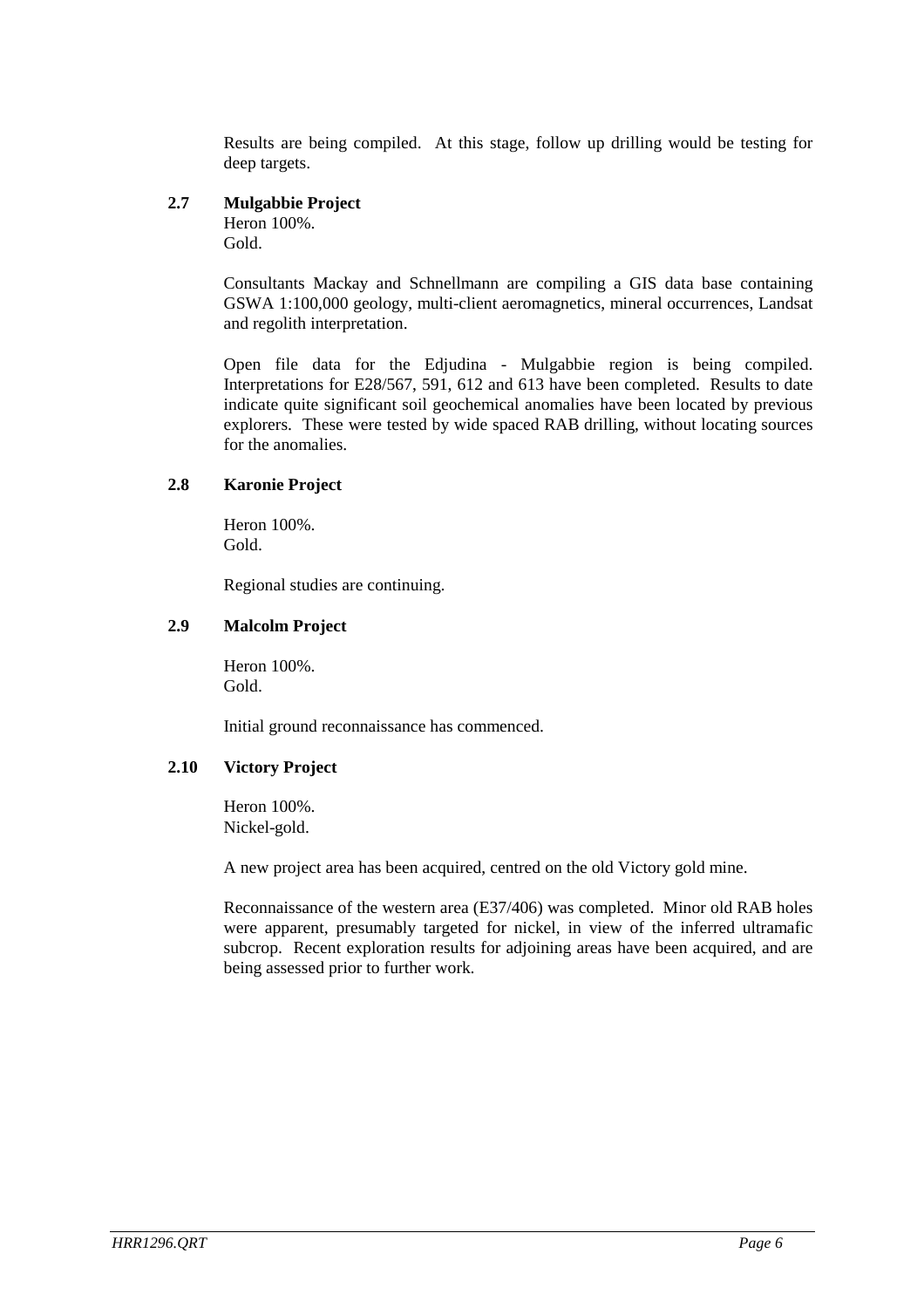#### **2.11 Scotia Kanowna Dome Project**

Heron 100%. Gold.

A new project area has been acquired on the Scotia Kanowna Dome, on the basis of recent exploration success by AMX in the immediate area.

#### *King of the West Prospect*

A blanket 200 x 200m soil geochemical survey was completed on P24/3404. The target is granitoid-hosted gold, of the type located 9km N at the AMX Paddington East prospect.

A low order soil gold anomaly was outlined, which requires infill sampling.

#### **2.12 Dundas Lake Project**

Heron 100%. Gold.

The tenements have been recommended for grant.

Aircore drilling traverses on 1km line spacings is planned in order to locate possible palaeochannels. A consultant is currently compiling a data review, in order to optimise drill targets.

#### **2.13 Laverton Project**

Heron 100%. Gold.

A new project area was acquired, centred on Laverton. The main area of interest is centred on the Laverton to Duketon greenstone belt.

Initial field reconnaissance of the Laverton area was undertaken, prior to purchasing a GIS data base.

Applications for Exploration Licences in the Mt Varden Corktree Well area were lodged. The applications are subject to ballot.

## **I J BUCHHORN MANAGING DIRECTOR**

The information is based on, and accurately reflects, information compiled by Ian James Buchhorn, who is a Member of the Australia Institute of Mining and Metallurgy.